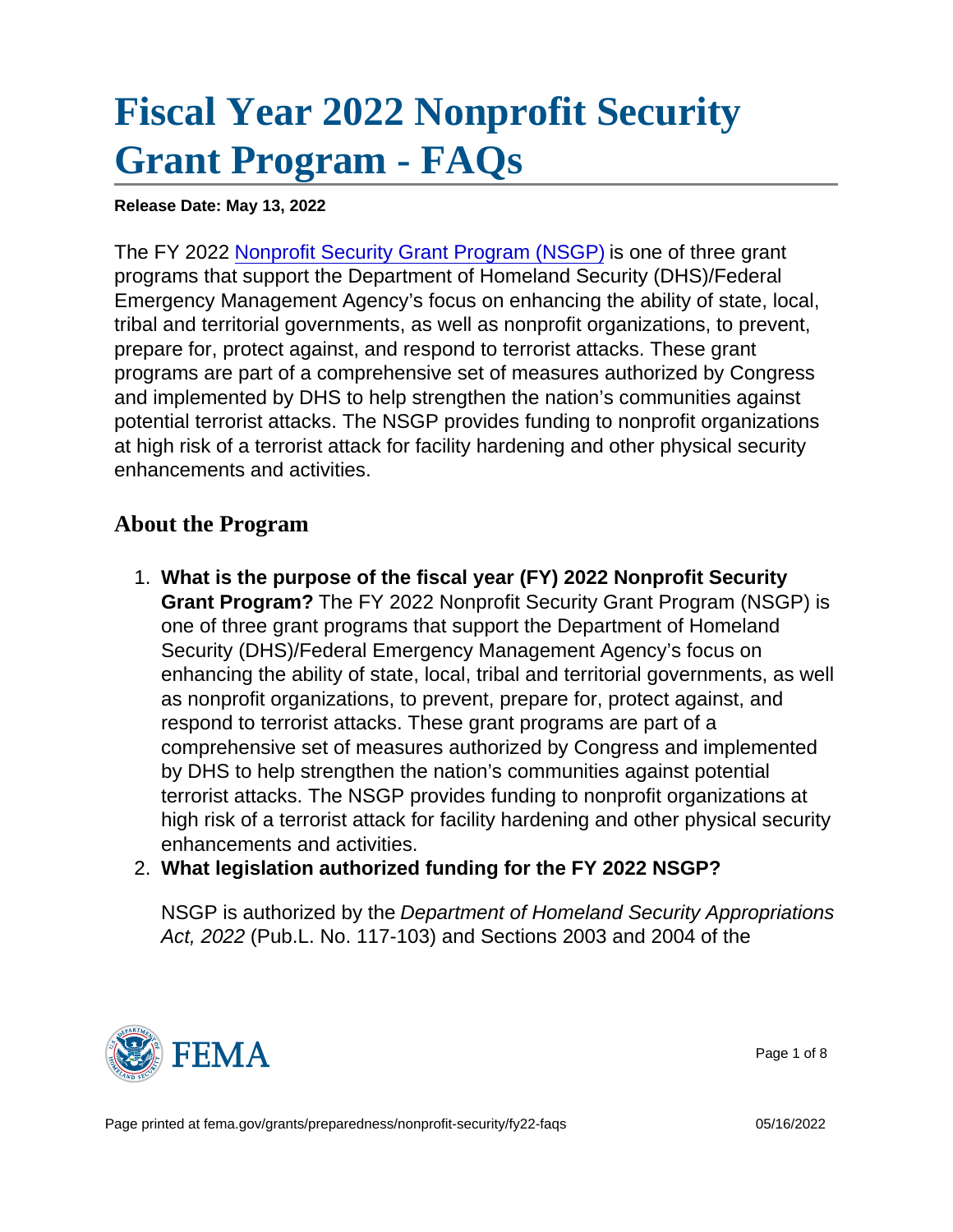Homeland Security Act of 2002 (Pub. L. No. 107-296), as amended (6 U.S.C. §§ 604 and 605).

3. How much funding is available under the FY 2022 NSGP? The total amount of funds available under the FY 2022 NSGP is \$250.15 million:

This represents an increase of \$70.15 million from FY 2021; NSGP-UA and NSGP-S both increased by \$35 million. In addition, CPF was not previously funded.

- **S125 million for NSGP-Urban Area (UA);**
- \$125 million for NSGP-State (S); and
- **S150,000 for Community Project Funding (CPF).**
- 4. What is the difference between NSGP-UA and NSGP-S?

NSGP-UA provides funding to nonprofit organizations located within an FY 2022 Urban Area Security Initiative (UASI)-designated high-risk urban area. NSGP-S provides funding for nonprofit organizations located outside of FY 2022 UASI-designated high-risk urban areas.

The FY 2022 NSGP funding notice, which will be released no later than May 13, 2022, will include a list of the FY 2022 UASI-designated high-risk urban areas.

- 5. When will the FY 2022 NSGP funding notice be released, and where will it be located? It will be issued no later than May 13, 2022, and will be available online at [www.fema.gov/grants](http://www.fema.gov/grants) as well as on [www.grants.gov.](http://www.grants.gov/)
- 6. How do I determine whether a nonprofit organization is eligible? To be eligible for the FY 2022 NSGP, a nonprofit organization must:
	- $\blacksquare$  Meet the description under section 501(c)(3) of the Internal Revenue Code (IRC) of 1986 and be exempt from tax under section 501(a) of such code;
	- For NSGP-UA, be located within one of the FY 2022 UASI-designated high-risk urban areas; for NSGP- S, be located outside of the FY 2022 UASI-designated high-risk urban areas; for CPF, be listed in the Joint



Page 2 of 8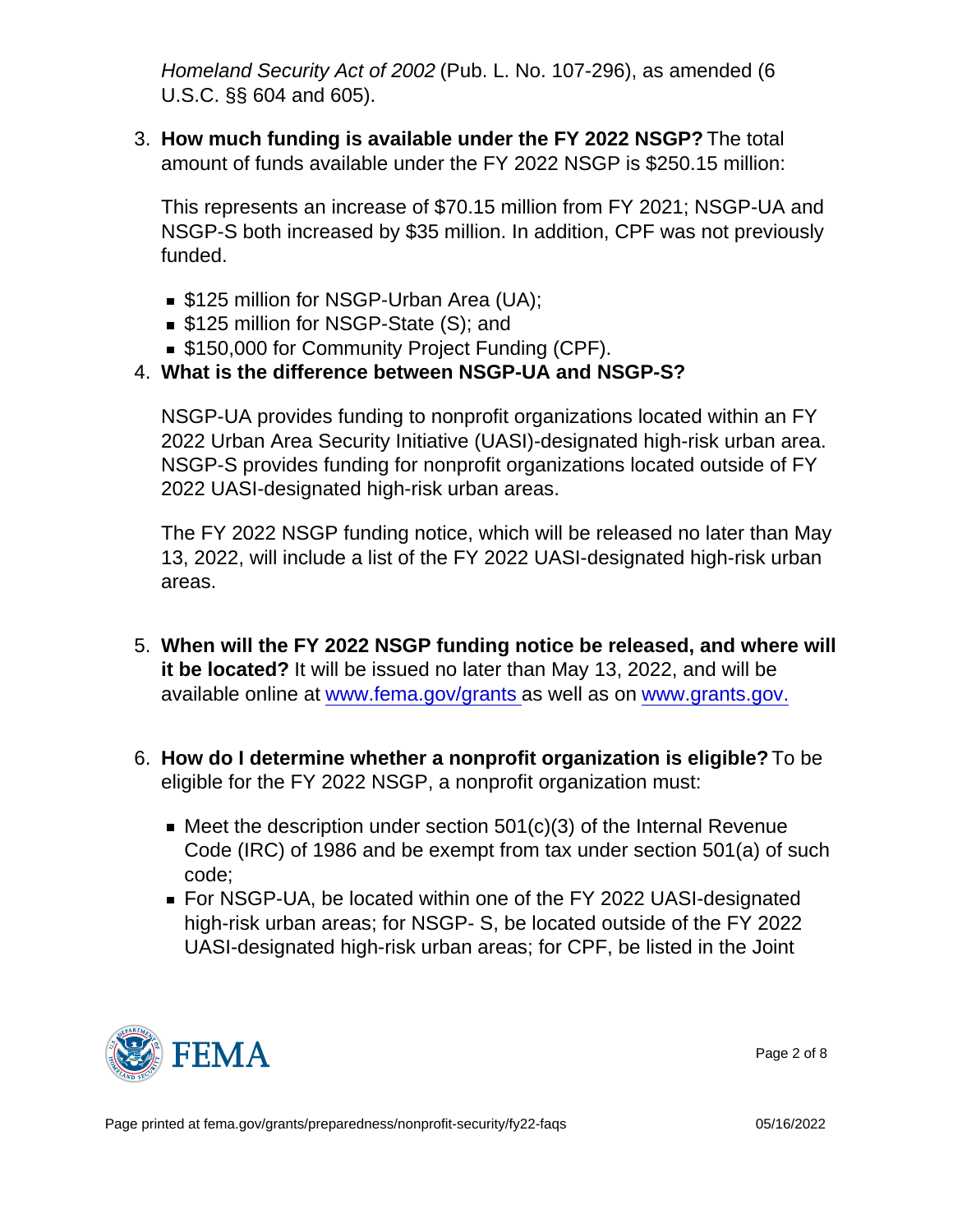Explanatory Statement accompanying the Department of Homeland Security Appropriations Act, 2022; and

- Be able to demonstrate, through the application, that the organization is at high risk of a terrorist attack.
- 7. How do nonprofit organizations apply? Eligible nonprofit organizations must apply to their [State Administrative Agency \(SAA\)](http://www.fema.gov/media-library/assets/documents/28689?id=6363) for NSGP funds. Nonprofits may not apply to FEMA directly. The [SAA i](http://www.fema.gov/media-library/assets/documents/28689?id=6363)s the only eligible applicant and submits applications to FEMA on behalf of nonprofit organizations (sub-applicants). Contact your [SAA](http://www.fema.gov/media-library/assets/documents/28689?id=6363) for information on how to apply.
- 8. Which NSGP sub-program should I apply for?

If the physical address of the nonprofit organization for which you are applying is within a FY 2022 UASI-designated high-risk urban area, then you must apply to NSGP-UA. If the physical address of the nonprofit organization for which you are applying is outside of a FY 2022 UASI-designated high-risk urban area, then you must apply to NSGP-S. If you are unsure whether your nonprofit organization's physical address is located within or outside of a FY 2022 UASI-designated high-risk urban area, contact your **SAA.** SAAs and nonprofits should be aware that the jurisdictions that comprise a high-risk urban area are not always the same as the jurisdictions that comprise the applicable metropolitan statistical area (MSA) for that same location.

- 9. What are ways that a nonprofit organization can demonstrate that it is at a high risk of a terrorist attack? Ways an organization can demonstrate that it is at high risk of a terrorist attack include but are not limited to:
	- **Describe any incidents that have occurred at the facility.**
	- Describe any threats (e.g., verbal threats, vandalization) made against the organization.
	- **Describe current events with specific attention to incidents impacting** organizations that have been targeted due to a similar mission, belief, or ideology.
	- Contact organizations/agencies that can provide information on the current threat environment, such as local law enforcement agencies, local emergency management offices, Federal Bureau of Investigation Field Offices, or Regional Protective Security Advisors. To reach a Protective Security Advisor, email [Central@cisa.gov.](mailto:Central@cisa.gov)



Page 3 of 8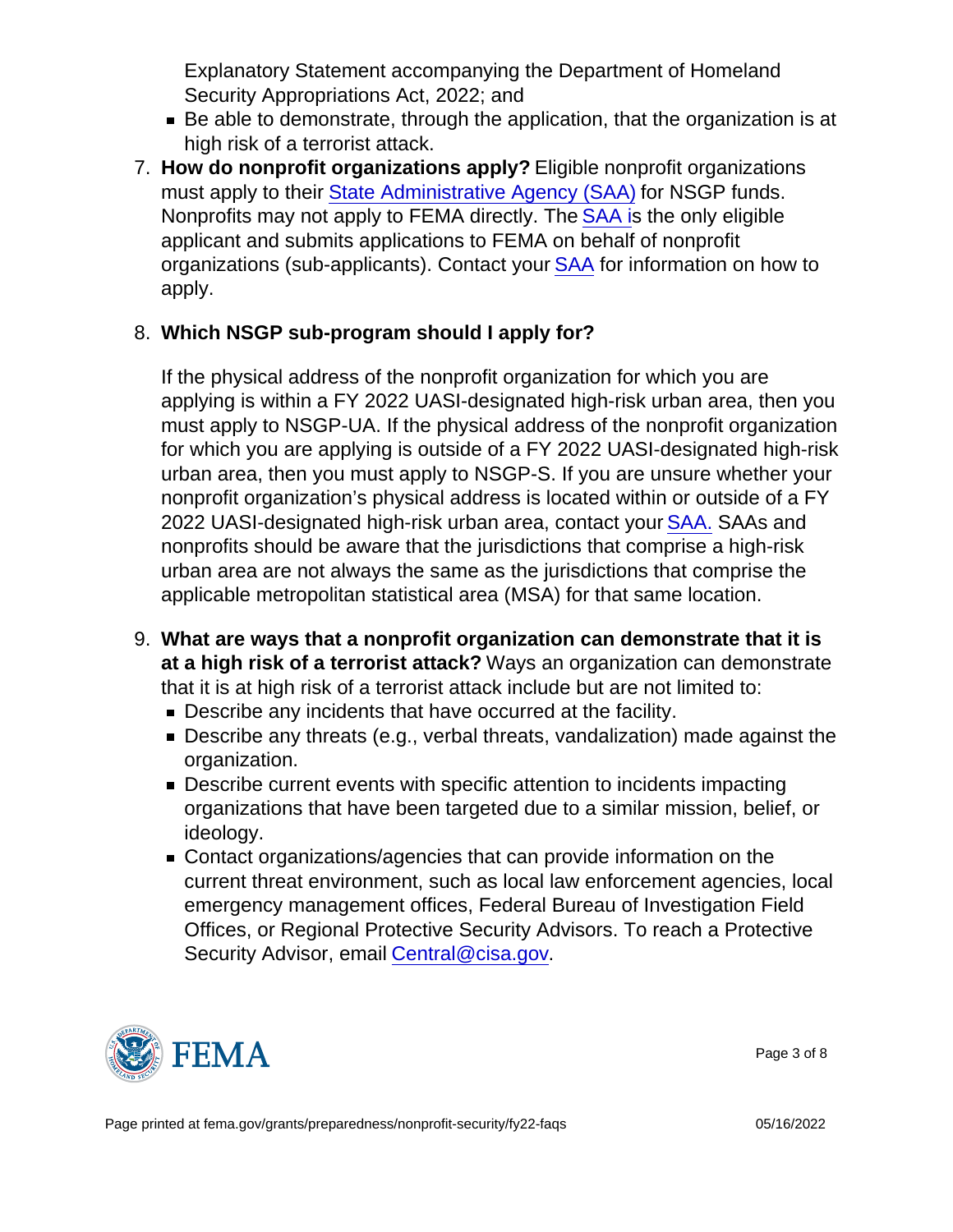- 10. What kinds of security-related activities are allowable? Allowable costs include contract security, as well as planning, equipment, training, and exercises. Below are some examples:
	- $\blacksquare$  Planning activities related to the development of plans such as:
		- Security Risk Management Plans;
		- Continuity of Operations Plans; and
		- Response Plans.
	- Equipment –those items listed in the [Authorized Equipment List](https://www.fema.gov/authorized-equipment-list) as allowable under NSGP.
	- **Training:** 
		- Active shooter training; and
		- Security training for employees or members of the organization.
	- Response exercises. For a complete description on allowable activities, see the FY 2022 NSGP funding notice and the [Preparedness Grants](https://www.fema.gov/grants/preparedness/manual) [Manual](https://www.fema.gov/grants/preparedness/manual).
- 11. What is the maximum amount of funding I can apply for?

For NSGP-UA and NSGP-S, nonprofit organization sub-applicants with one site may apply for up to \$150,000 for that site. Sub-applicants with multiple sites may apply for up to \$150,000 per site for up to three sites, for a maximum of \$450,000 per sub-applicant. If a sub-applicant applies for projects at multiple sites, regardless of whether the projects are similar in nature, it must include an assessment of the risks unique to each site.

If a nonprofit organization has physical locations both within and outside of a FY 2022 UASI-designated high-risk urban area, they may apply to both funding streams (NSGP-S and NSGP-UA) but may not exceed a total of three (3) applications. Applications that are received for the wrong program will be deemed ineligible.

For CPF, the maximum the identified nonprofit can apply for is \$150,000.

12. What do I need to submit to my SAA to apply for FY 2022 NSGP funds? Each eligible nonprofit organization must submit the following to their SAA:



Page 4 of 8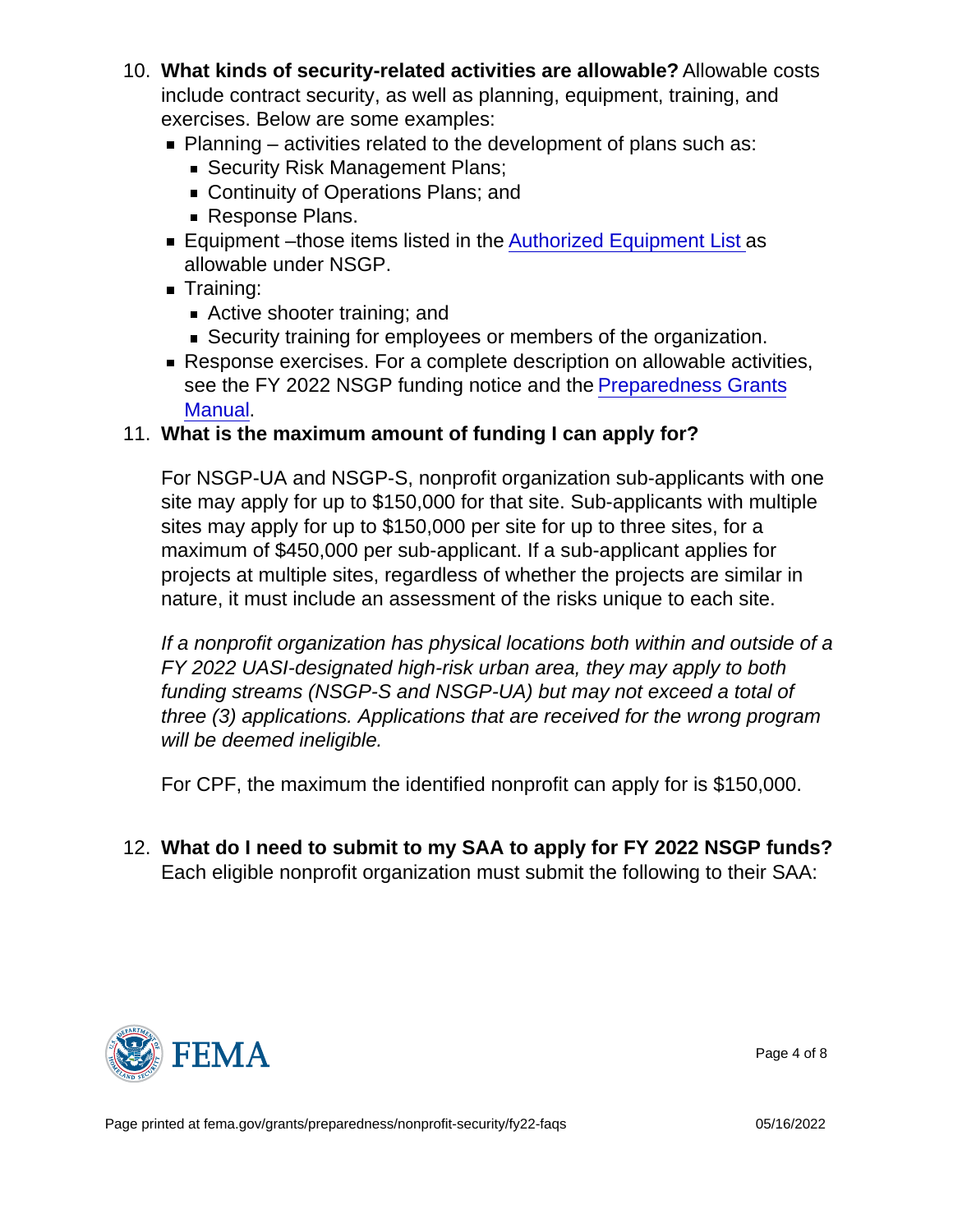a) Vulnerability Assessment A vulnerability assessment specific to the location/facility for which the nonprofit organization is applying. Currently, there are no other FEMA-specific requirements for the vulnerability assessment, but SAAs may have state-specific requirements. b) NSGP Investment Justification (IJ) The IJ is a required application form used to apply for NSGP funds. It includes sections on the nonprofit organization's risks, vulnerabilities, and the proposed projects that are intended to address or mitigate the identified risks and vulnerabilities. Proposed projects must be for the locations that the nonprofit occupies at the time of application. c) Mission Statement A Mission Statement and any mission-implementing policies or practices that may elevate the organization's risk must also be submitted to the SAA. The SAA will use the Mission Statement, along with the information provided in the IJ, to determine the central purpose of the organization and will validate the nonprofit 'organization type' selected by the nonprofit organization in the IJ. The organization type may be one of the following: 1) Ideology-based/Spiritual/Religious; 2) Educational; 3) Medical; or 4) Other. d) Optional Supporting documentation related to actual incidents that have occurred at the location/facility, if applicable. This includes items such as police reports, insurance claims, or photographs; include a brief description of the items you are submitting in your IJ. e) Any other SAA-required documentation Contact your SAA to get information on any additional requirements.

- 13. What makes a strong IJ?
	- Clearly identified risks, including threats, vulnerabilities, and consequences;
	- Description of findings from a previously conducted vulnerability assessment;
	- Details of any incidents including description, dates, etc.;
	- A brief description of any supporting documentation (such as police reports or photographs) that is submitted as part of the application, if applicable;
	- **Explanation of how the investments proposed will mitigate or address** vulnerabilities identified in a vulnerability assessment;Verification that all



Page 5 of 8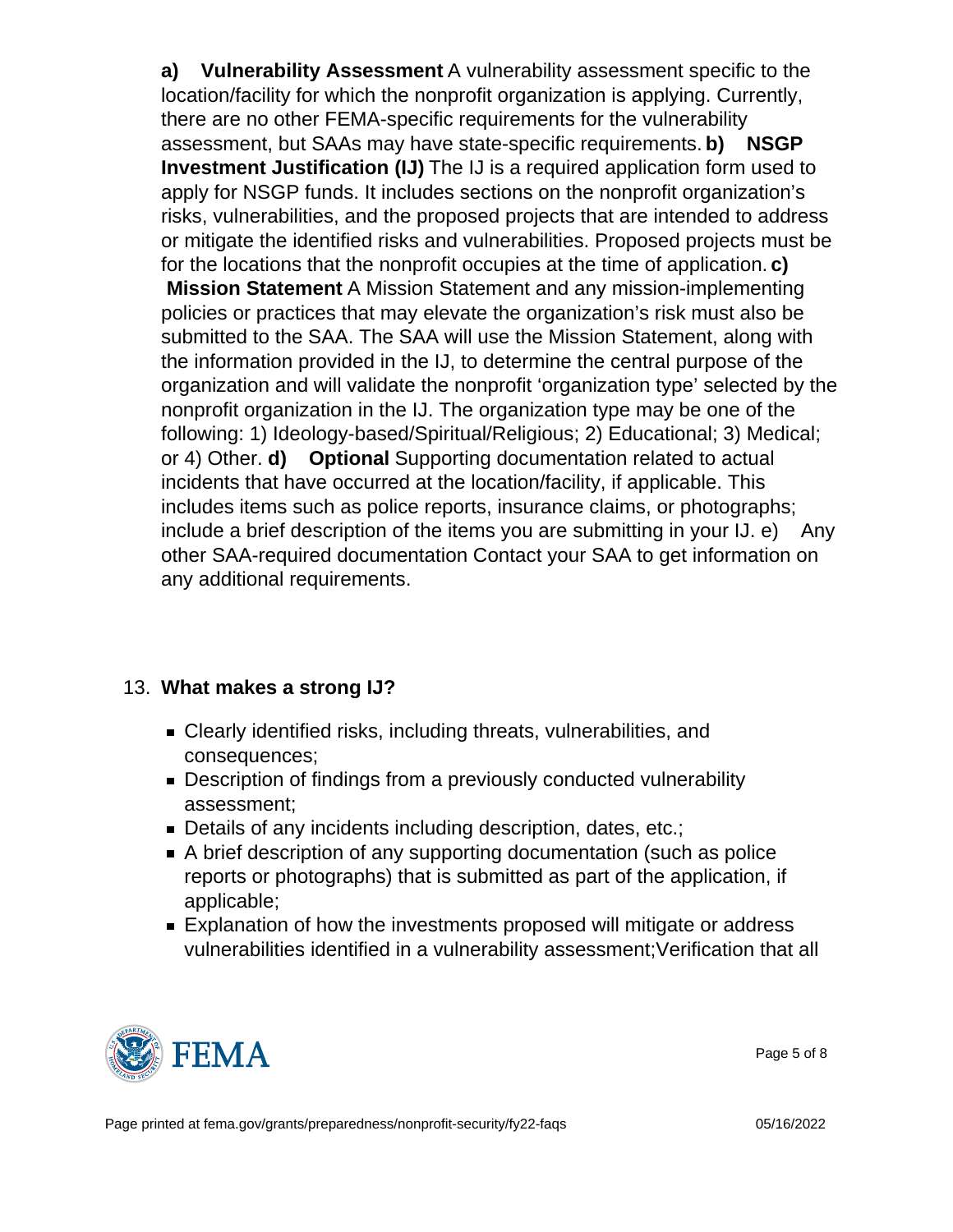proposed activities are allowable costs per the FY 2022 NSGP funding notice;

- Verification that all proposed activities are allowable costs per the FY 2022 NSGP funding notice;
- Realistic milestones that consider the [Environmental Planning and Historic](https://www.fema.gov/media-library/assets/documents/90195) [Preservation \(EHP\)](https://www.fema.gov/media-library/assets/documents/90195) review process, if applicable; and
- Description of the project manager(s) and level of experience.
- 14. Can I apply for multiple locations/facilities for the same organization?

Yes, you may apply for multiple locations of the same organization. However, for each location/facility that you apply for, you must: a) Submit a complete IJ; b) Have a vulnerability assessment specific to the location/facility that you are applying for; and c) Ensure that the total amount you are requesting for all locations/facilities does not exceed \$150,000 per site/\$450,000 per application. You can apply under both funding streams but cannot exceed the maximum of three IJs per organization.

- 15. What is a period of performance and how long is it for NSGP? The period of performance is the amount of time you have to complete your proposed projects. For the NSGP, the period is 36 months; this includes any EHP considerations required for the project, if applicable. For more information on the EHP process se[e Implementation of the National](https://www.dhs.gov/sites/default/files/publications/DHS_Instruction Manual 023-01-001-01 Rev 01_508compliantversion.pdf) [Environmental Policy Act \(NEPA\)](https://www.dhs.gov/sites/default/files/publications/DHS_Instruction Manual 023-01-001-01 Rev 01_508compliantversion.pdf), and [EHP Directive & Instruction.](https://www.fema.gov/media-collection/ehp-directive-instruction-fema-directive-108-1-instruction-108-1-1)
- 16. What is the application period and deadline? The application period starts when the FY 2022 NSGP funding notice is released, currently scheduled for no later than May 13, 2022. The application deadline for nonprofit organizations is determined by your [SAA.](http://www.fema.gov/media-library/assets/documents/28689?id=6363) Contact your [SAA](http://www.fema.gov/media-library/assets/documents/28689?id=6363) for details on the application deadline .



Page 6 of 8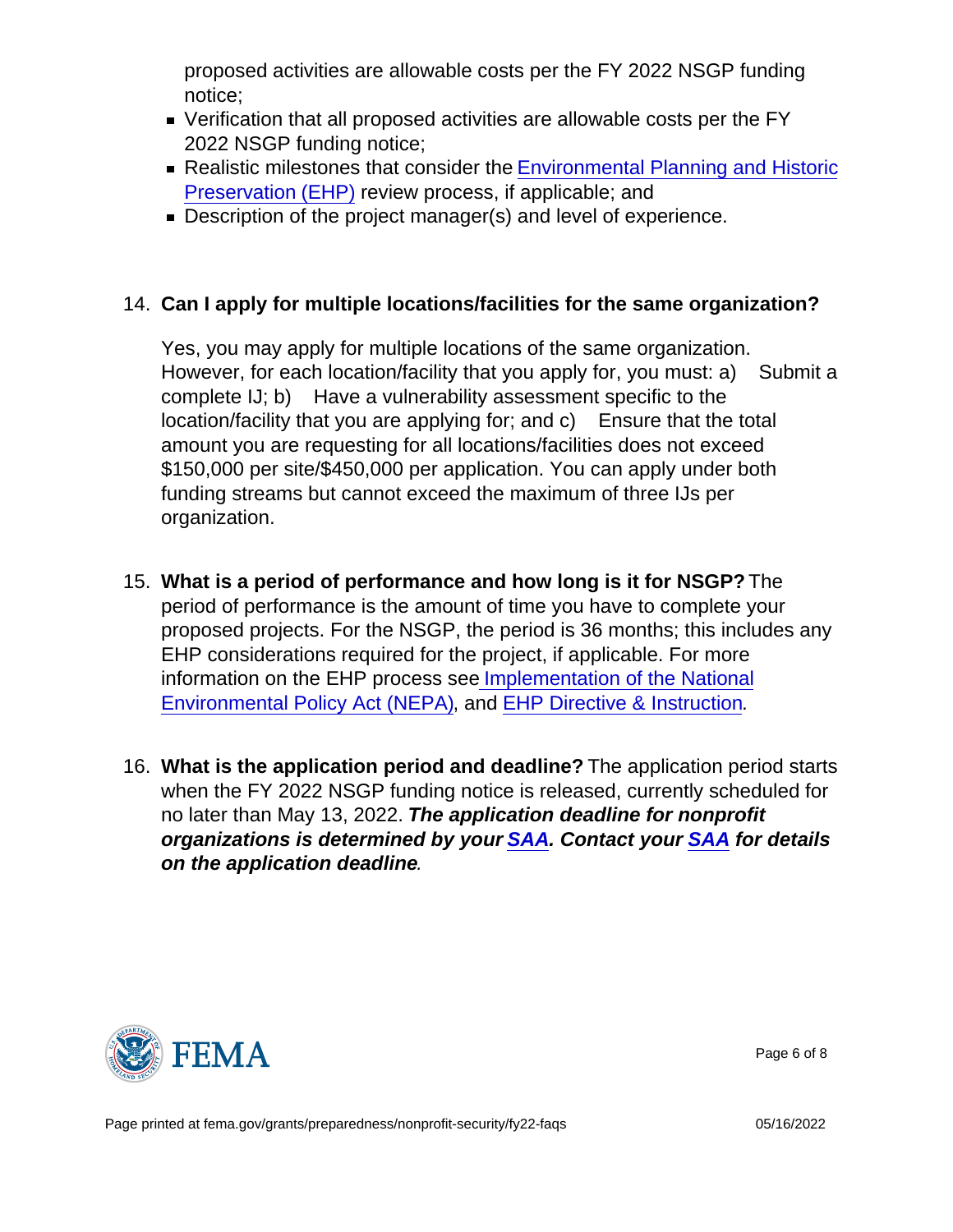- 17. How will my application be reviewed or evaluated? FY 2022 NSGP applications will be scored by the SAA in coordination with its state, territory, and urban area partners, as applicable. The SAA will submit a prioritized list of IJs with all scores to FEMA. FEMA will review the highest SAA-scored applications. In the final scoring process, organizations that are at risk due to their ideology, beliefs, or mission are prioritized. Additionally, organizations that have never received NSGP funding and/or that are located in an underrepresented/underserved community (based on the Centers for Disease Control and Prevention's Social Vulnerability Index) are also prioritized. Based on the review process described above, FEMA will then make funding recommendations to the Secretary of Homeland Security. All final funding determinations will be made by the Secretary, who retains the discretion to consider other factors and information in addition to FEMA's funding recommendations. For additional information on how IJs are reviewed and scored at the [SAA](https://edit.fema.gov/media-library/assets/documents/28689?id=6363) and federal levels, please refer to the FY 2022 NSGP funding notice.
- 18. Why am I required to self-identify with one of the following four categories: 1) Ideology-based/Spiritual/ Religious; 2) Educational; 3) Medical; or 4) Other? As noted in question 17, organizations that are at heightened risk due to their ideology, beliefs or mission are prioritized in the final scoring process.
- 19. What are the requirements for nonprofit organizations to work with or share information with law enforcement? There are no requirements for information sharing between nonprofits and federal, state, local, tribal and/or territorial law enforcement. However, the NPSG grant does seek to bring nonprofit organizations into broader state and local preparedness efforts by removing barriers to communication and being more inclusive.
- 20. Is there a security review performed on my application? If yes, at what point in the process does this review take place, and what information is provided? Yes, there is a security review performed by the DHS Office of Intelligence and Analysis on prospective subrecipient nonprofit



Page 7 of 8